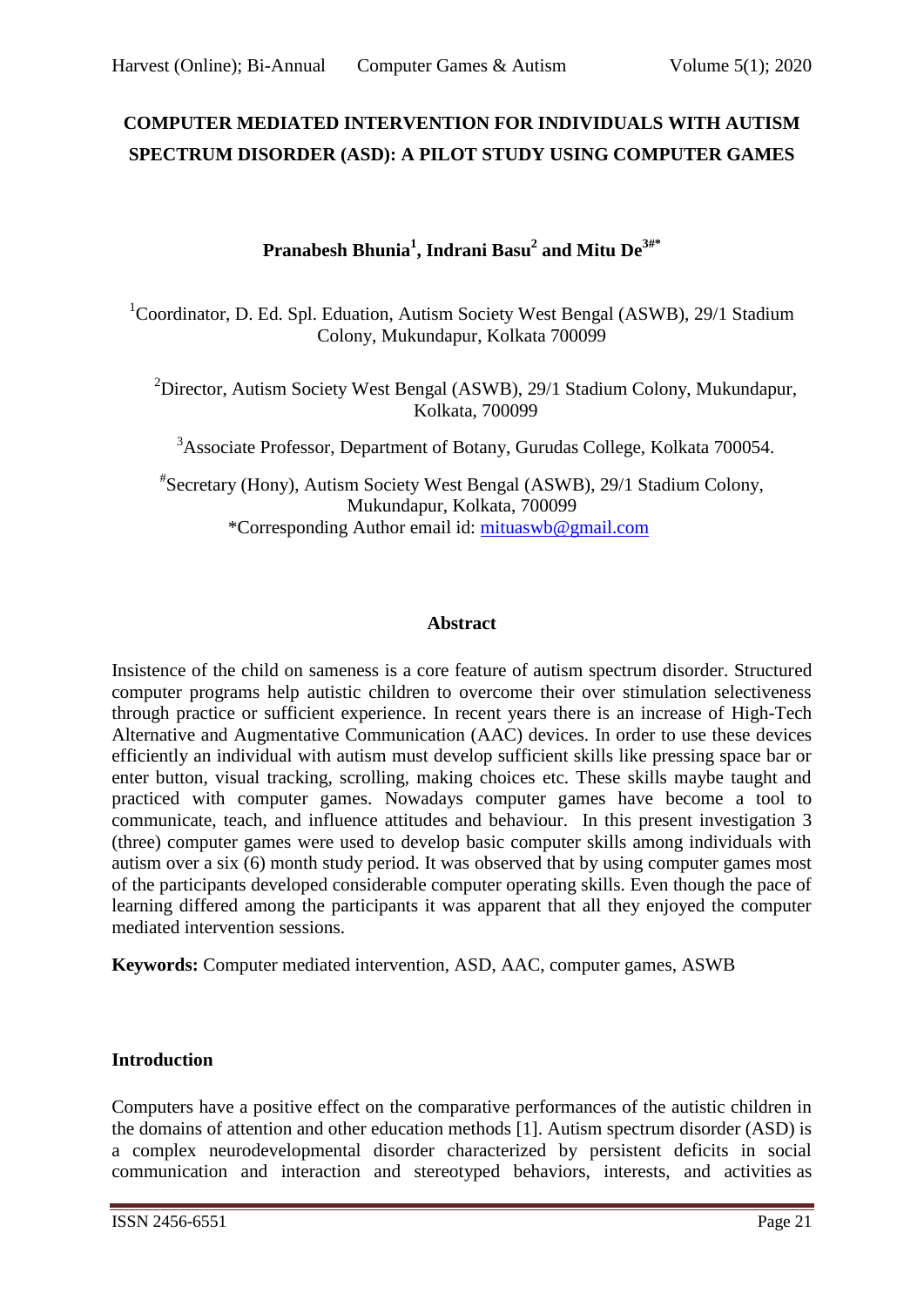mentioned in DSM-5 [2]. Insistence of the child on sameness is a core feature of autism. In comparison to people, computers are tools that tend to provide for such kind of sameness. Computer mediated intervention provide consistency, regularity, usefulness and stimulates willingness without exertion of undue pressure and allows the children to control their learning process. Structured computer programs help autistic children to overcome their over stimulation selectiveness through practice or sufficient experience [3].

Computer-assisted instruction was an early application to support learning of individuals with Autism Spectrum Disorder (ASD) and other disabilities [4] and it continues to support a variety of learner outcomes such as academic skills [5] and social competence [6]. Children with ASD process visual information easier than auditory information. Every time assistive technology devices like computers, Smartphone and tablets are used with children with ASD, information is given through their strongest processing area i.e. visual area. Various types of technology from "low" tech to "high" tech when incorporated into every aspect of daily living can improve the functional capabilities of children with autism.

# **Computer games as a learning tool:**

Computer games have become a tool to communicate, teach, and influence attitudes and behaviour. Numerous studies have suggested that these computer games have positive effects on problem solving, achievement as well as creating interest and commitment in learning [7, 8]. Contrary to conventional beliefs that playing video games is intellectually lazy and sedating, it turns out that playing these games promotes a wide range of cognitive skills [9]. A computer game offers players different forms of feedbacks, including visual, audio and tactile, which are revealed through computer / TV monitor and speaker.

Samuel L. Odom and co workers in 2015 published a comprehensive paper which was a review of the literature from 1990 to the end of 2013 which identified 30 studies that documented efficacy of different forms of technology and their impact on academics, adaptive behavior, challenging behavior, communication, independence, social competence, and vocational skills among adolescents with autism [10]. They concluded that 'technology has been used to provide models or prompts to engage in the behaviors being learned, to provide performance feedback or self-monitoring, to systematically teach skills or concepts through software presented on traditional desktop computers, and in one case to generate speech on iPod technology.'

# **AAC and ASD**

The term Alternative and Augmentative Communication (AAC) describes any means of communication, aside from traditional speech, that allows someone to use language. This can include using pictures, gestures, sign language, visual aids, or speech-output devices like computers. Augmentative and alternative communication (AAC) provides a means of effective communication to individuals with autism spectrum disorder (ASD), many of whom are unable to use conventional speech effectively [11]. Augmentative and Alternative Communication (AAC) is any form of communication that people use if they are unable or unwilling to use standard forms of communication such as speech.. The children with autism who fail to develop sufficient means of communication for their basic needs are at particular risk of developing problem behaviors, limited academic learning, lack of job prospects, poor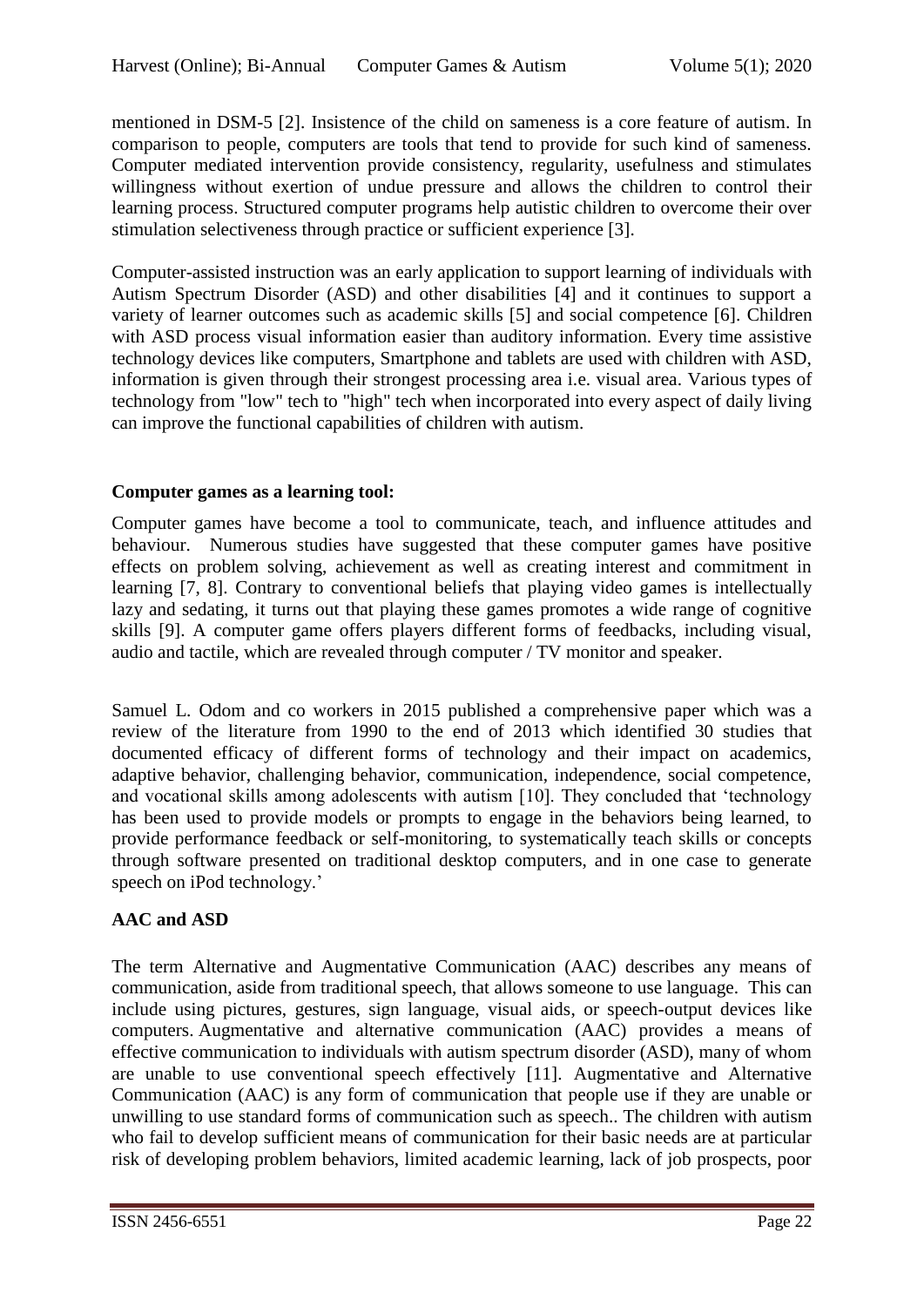social networks, and mental health problems as they move from childhood to adulthood [12, 13].

#### **High-Tech Communication Devices:**

In recent years there is AACs which are High-Tech Communication Devices. The more sophisticated communication devices are similar to tablet computers with touch-screens. The child can navigate through pages of icons that represent different things and will communicate different messages when pushed. These range from very easy to use for the child (one button on the screen) up through very complex. With the production of several high tech gadgets for AACs the intervention now needs to address both learning how to use these AAC systems, including the newer technologies of iPods<sup>®</sup> and iPads [14].

#### **Objective of the study:**

In recent years there is an increase of AACs which are High-Tech Communication Devices. In order to use these devices efficiently an individual with autism must develop sufficient skills like pressing space bar or enter button, visual tracking, scrolling, making choices etc. These skills maybe taught and practiced with computer games. Nowadays computer games have become a tool to communicate, teach, and influence attitudes and behaviour. Children with ASD find it hard to concentrate for a long period of time, but when they are visually engaged, as while playing a computer game, they are motivated and encouraged to excel.

#### **Material and Methods**

Participants: 10 (ten) individuals with moderate to severe autism.

Age of the participants: age ranged from  $5 - 12$  years.

Gender of the participants: 9 (nine) boys and 1 (one) girl

Duration of computer mediated intervention: 30 mins - 1 hour

Device used: Desktops and tablets at the Intervention unit of Autism Society West Bengal (ASWB)

Frequency of computer mediated intervention: Once a week with the special educator. Participants played the computer game at home as per their own need with support from family members.

Period of study: 6 (Six) months

Place of study: Computer-mediated Intervention unit at Autism Society West Bengal (ASWB)

#### **Computer games:**

The games that were used in this pilot project were from Shiny Learning (www.shinylearning.co.uk). Shiny Learning is an independent, family-orientated business established by Helen Melhuish in 2008. They sell educational, motivational, fun software designed to include learners with special needs. Shiny Learning online games are designed for learners with special needs, or anyone who uses assistive technology to access the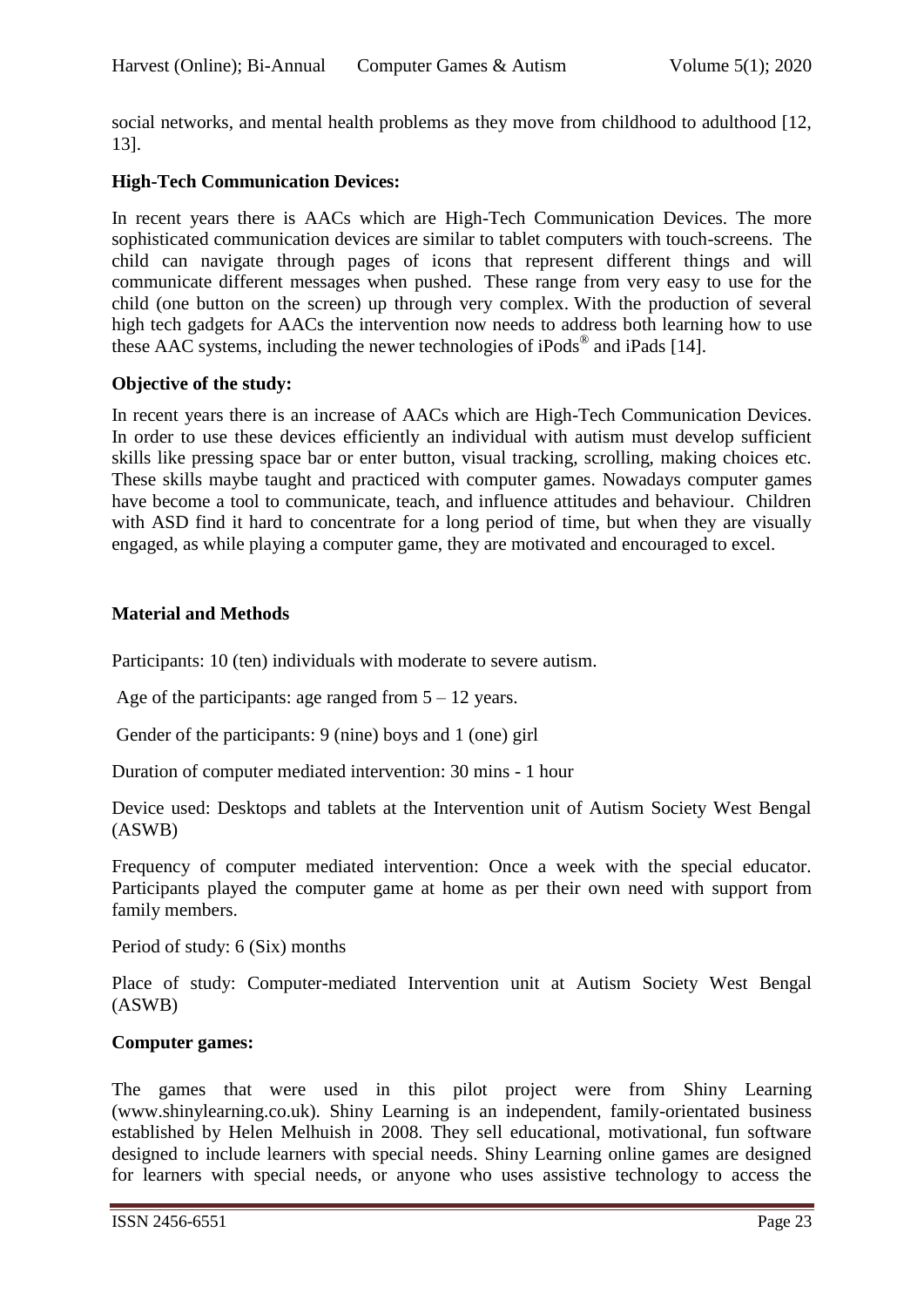computer using devices such as switches, touch screens or mouse. There are several games which may be played for free.

Three free computer games were chosen for this pilot study as given in Table 1. The primary learning outcomes are also mentioned.

| Sl. No.                     | Name of the computer game | Primary learning outcome                                                                         |
|-----------------------------|---------------------------|--------------------------------------------------------------------------------------------------|
|                             | Fireworks                 | Player learns the use of Enter or space bar                                                      |
| $\mathcal{D}_{\mathcal{L}}$ | <b>Ballon Bang</b>        | Player learns the Use of pressing the Enter<br>or space bar                                      |
| 3                           | Car Crusher               | Player learns the use of Enter or space bar<br>at regular intervals to achieve desired<br>effect |

Table 1. List of computer games used in this study

Brief description of the computer games used in the study

### **1. Game I: Fireworks**

A switch, mouse, touch screen and keyboard accessible game. Players have to press the Space Bar, Enter or the Left Mouse Button to launch the rocket. There are options viz.:

- press and hold to watch the fireworks
- press and watch for 30 seconds
- Press M to return to the menu.



Fig. 1 Fireworks computer game

**2. Game II: Balloon Bang -**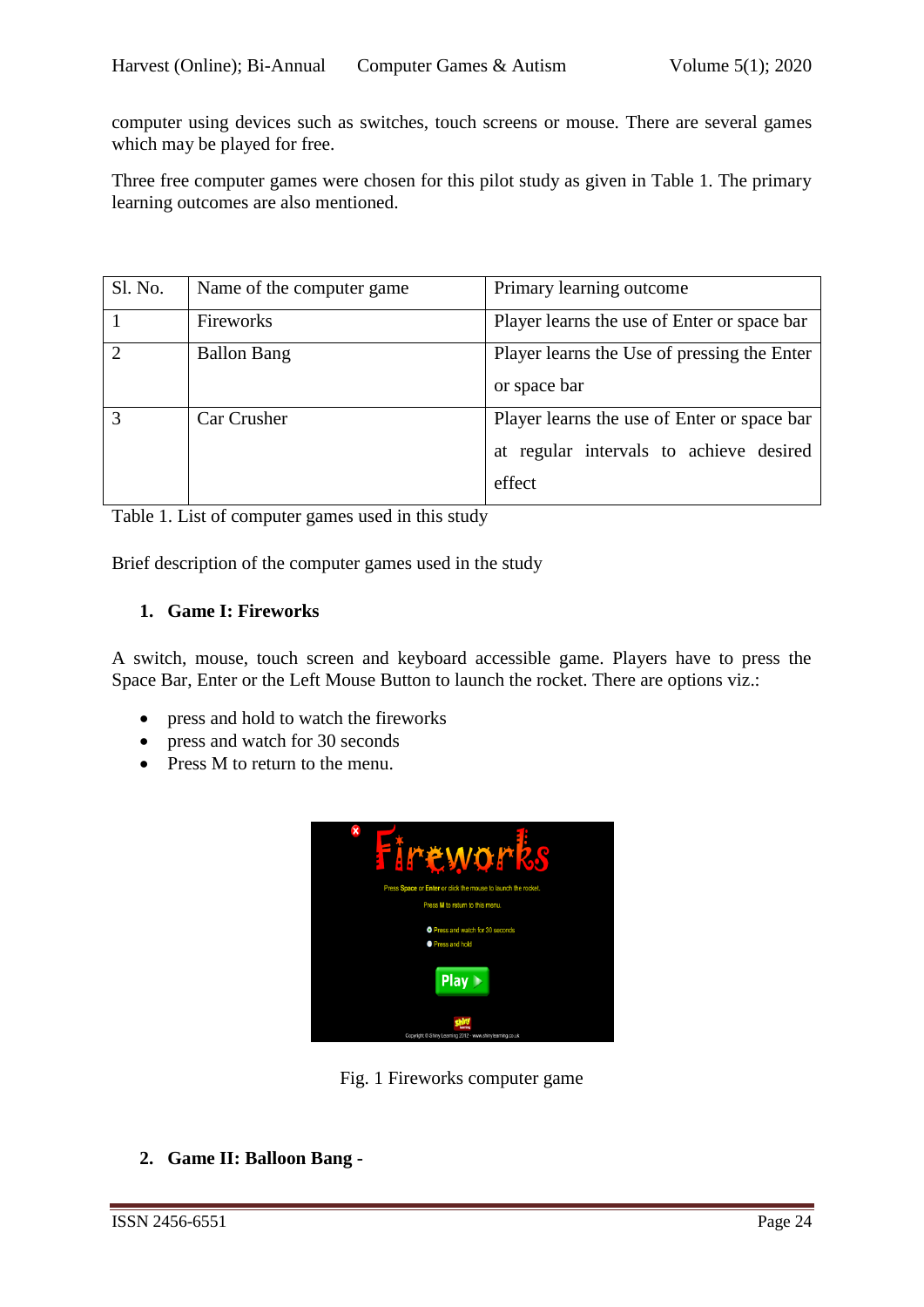This is a switch, mouse and keyboard accessible game. Players have to press the Space Bar, Enter or the Left Mouse Button to inflate the balloon. As the player presses the balloon grows larger till it bursts.

There are several options in order to:

- change the background colour
- change the balloon colour.
- The Space Bar and Enter will also activate the Play button within the game so switch users can play independently.
- Press M to return to the menu

|                                                                                           | <b>Balloon Bang!</b>                                      |  |  |
|-------------------------------------------------------------------------------------------|-----------------------------------------------------------|--|--|
| How close can you get to the pin?                                                         |                                                           |  |  |
| Hold down the Left Mouse Button, the Space Bar or<br><b>Enter</b> to inflate the balloon. |                                                           |  |  |
| Press M to return to the menu.                                                            |                                                           |  |  |
|                                                                                           |                                                           |  |  |
| Background colour                                                                         | Balloon colour                                            |  |  |
|                                                                                           | Play                                                      |  |  |
|                                                                                           |                                                           |  |  |
|                                                                                           | Copyright © Shiny Learning 2009 - www.shinylearning.co.uk |  |  |

Fig 2. Balloon Bang Computer game with several options to change colour of the background

### and the Balloon

#### 3. **Game III: Car Crusher**

A free switch, mouse, touch screen and keyboard accessible game. Player has to press the Space Bar, Enter or the Left Mouse Button to crush the cars, crush them a second time them with hammers and drop them into a container. Players could adjust how many times they could play the three step game before earning a reward, which is a picture of an AstroCar!

Several Options present:

- can choose a white, black or scenic background
- can choose the speed
- can turn the tool sounds on or off
- can choose clanking, music or no sound for the conveyor belts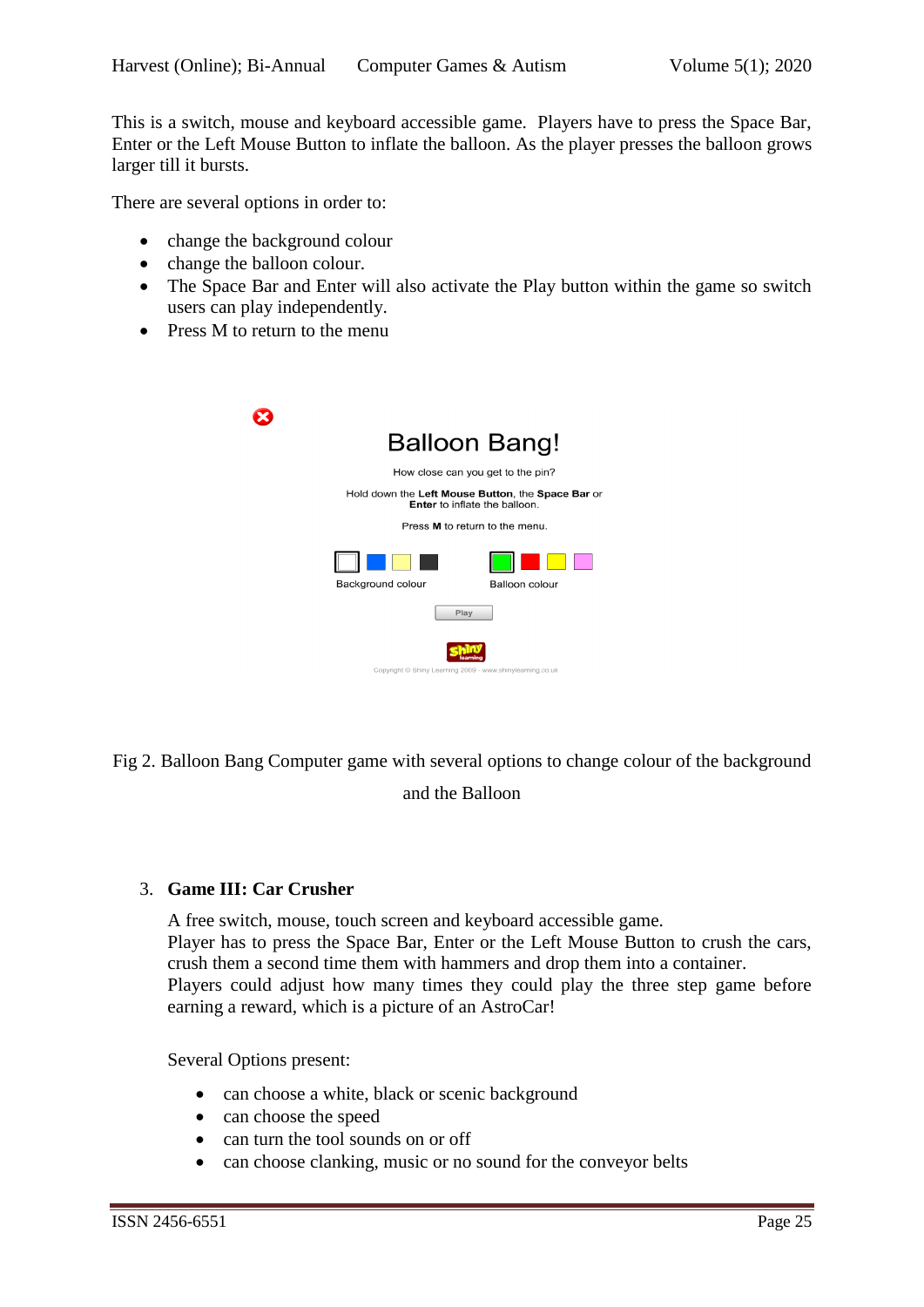- may choose the number of turns to be earned for the reward.
- The Space Bar and Enter will also activate the Play again button within the game so switch users can play independently.
- Can press M to return to the menu.

| <b>Car Crusher</b><br>Press the Left Mouse Button, the Space Bar or Enter to crush the cars.<br>Splat them with the hammers and drop them into the skip to be recycled. |                                                              |                                   |  |  |  |
|-------------------------------------------------------------------------------------------------------------------------------------------------------------------------|--------------------------------------------------------------|-----------------------------------|--|--|--|
| Press M to return to the menu.                                                                                                                                          |                                                              |                                   |  |  |  |
| Background                                                                                                                                                              | Tool sounds                                                  | Conveyor sounds                   |  |  |  |
| $\bullet$ White                                                                                                                                                         | $\left(\bullet\right)$ On                                    | $\left( \bullet \right)$ Clanking |  |  |  |
| <b>Black</b>                                                                                                                                                            | $)$ Off                                                      | Music                             |  |  |  |
| Scene                                                                                                                                                                   |                                                              | Off                               |  |  |  |
| Speed                                                                                                                                                                   | Cogs to be earned                                            |                                   |  |  |  |
| Slow                                                                                                                                                                    | $\bigcap$ 1 $\bigcap$ 2 $\bigcirc$ 3 $\bigcap$ 4 $\bigcap$ 8 |                                   |  |  |  |
| Medium                                                                                                                                                                  |                                                              |                                   |  |  |  |
| Fast                                                                                                                                                                    |                                                              | Play                              |  |  |  |
|                                                                                                                                                                         | Copyright © Shiny Learning 2009 - www.shinylearning.co.uk    |                                   |  |  |  |

Fig. 3. Car Crusher computer game showing several options

### **Result and Discussion**

The rising popularity of computer/video games has brought about an explosion of research on video game effects [15]. The increasingly large research literature on this topic consistently shows that video game effects are not trivial; significant effects of video game play are found in short-term and long-term contexts, and across a wide range of domains [16]. Computer games can foster motivation among the players by engaging even more deeply the player with the game apart from enhancing certain motor skills [17].

## **1. Computer game 'Fireworks'**

The computer game 'Fireworks' allowed the individual with autism understand the utility of pressing the space bar or Enter button. Only one tap on either the Enter button or Space bar started the computer game. The firecracker rocket flew up and burst in a display of lights (Fig 4). The player had the opportunity of watching the display of fireworks for 30 seconds. This computer game allows the player to develop skills for using the space bar and/or enter button. The 30 seconds firework display help in improving attention span and concentration.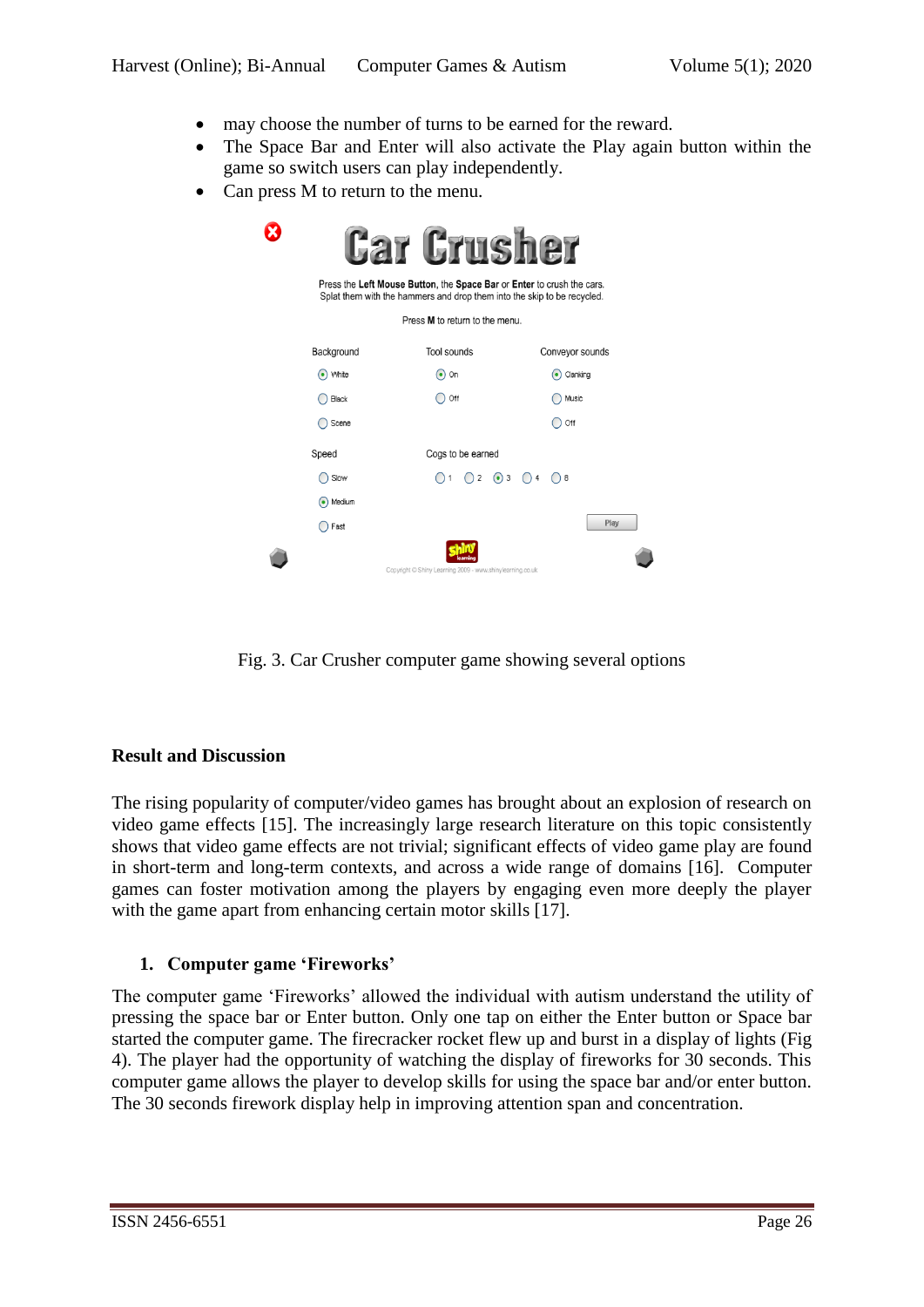

Fig 4. Game: Fireworks. The cause and Effect of pressing the either the Enter or Space Bar

# **2. Computer Game: 'Balloon Bang'**

In this game the player learns the skill of pressing the enter button and/or space bar repeatedly. As the player presses the button the balloon grows bigger till it gets pricked with the needle among which it bursts with appropriate sound effects. The different stages are shown below (Fig. 5a-d). The player learns to associate the use of the enter button to increase the balloon size. There are options by which the colour of the balloon and background maybe changed (Fig. 6). So with time the player will know colour concepts and the power of choice making. Sound effects with this computer game attract those individuals who like sound effects.

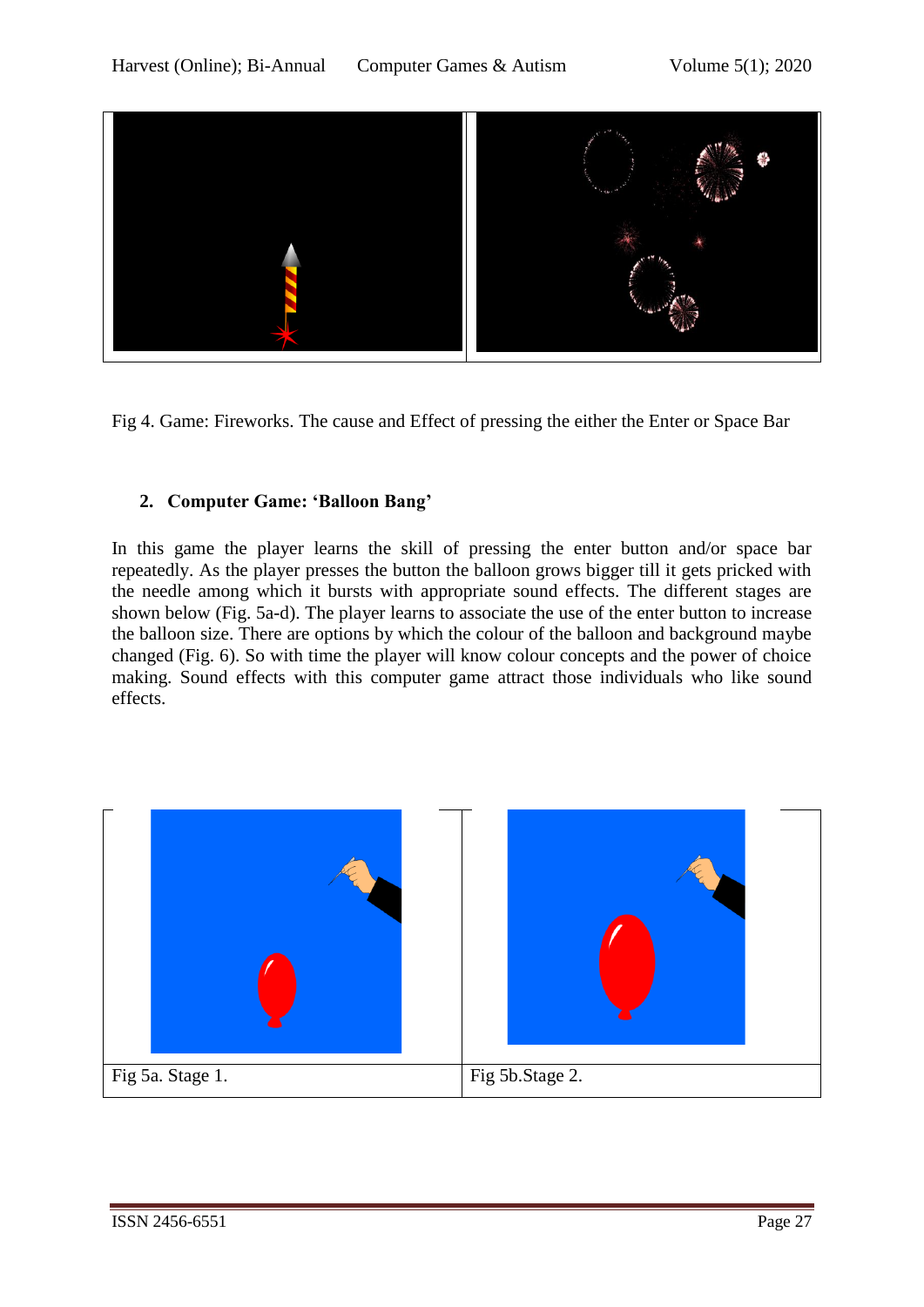

Fig 5a-d. Game: Balloon Bang. Different stages of the game



Fig 6. Examples of changing colour of balloon and background during the game Balloon Bang

### **3. Computer game: 'Car Crusher'**

For playing this computer game efficiently the player has to rely on his/her eye hand coordination. Visual tracking is also necessary to play this game. Once the player masters these skills they are also introduced to the concept of reward at the end of the game. There are three stages per turn (Fig. 7). The number of successful turns can be controlled. This game helps in increasing the attention span of the player.

| Different stages of the game 'Car Crusher'<br>Desired outcome |
|---------------------------------------------------------------|
|---------------------------------------------------------------|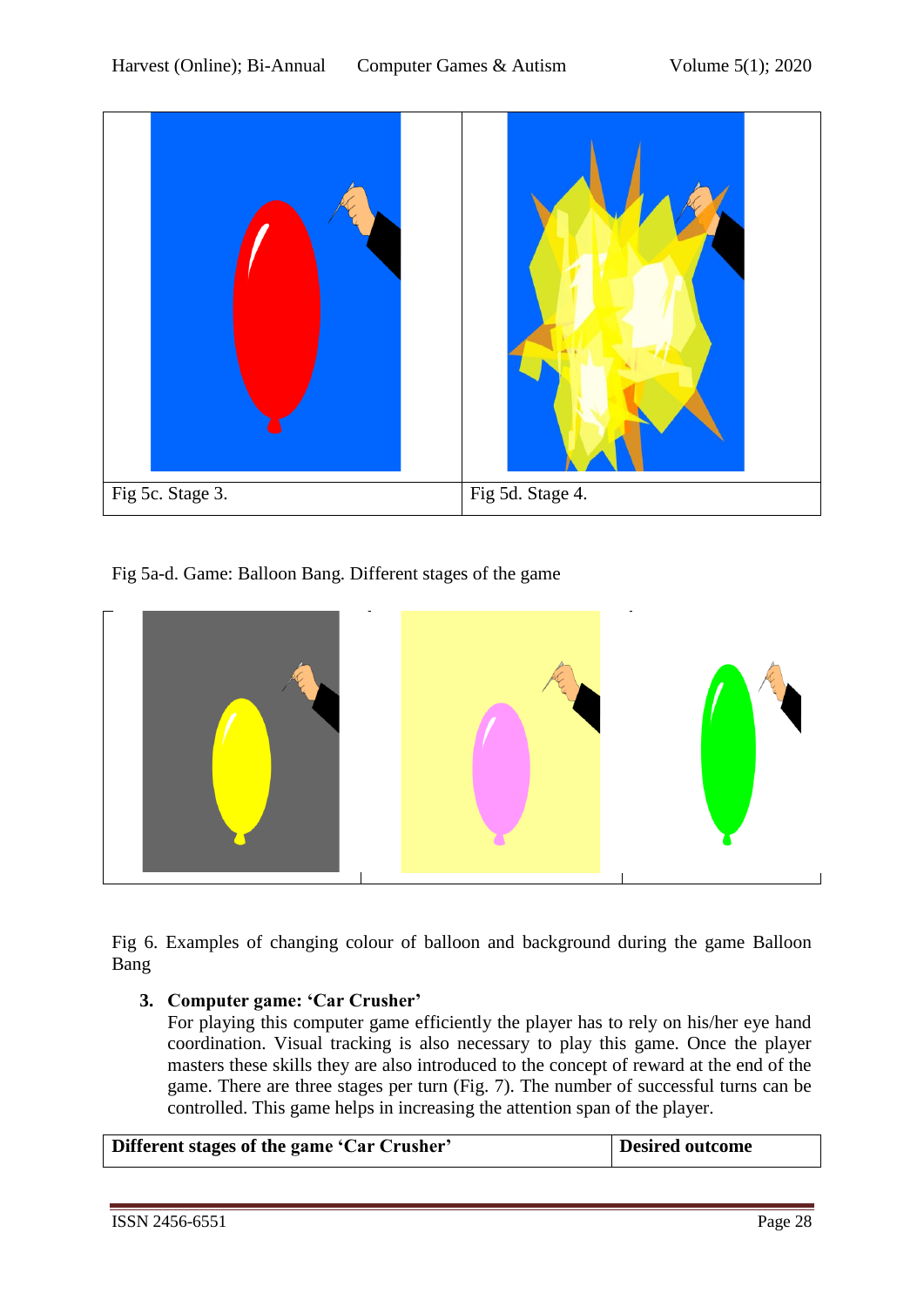| Stage 1.           | Stage 1.                   |
|--------------------|----------------------------|
|                    | The player has to visually |
|                    | track the movement of      |
| JŪ                 | the car to press the Enter |
|                    | or Space bar in order to   |
|                    | crush the car.             |
|                    | Eye hand coordination      |
|                    | and visual tracking skills |
|                    | developed.                 |
|                    |                            |
| $\frac{1}{2}$<br>疊 |                            |
| Stage 2.           | Stage 2.                   |
|                    | The player has to wait for |
|                    | the exact moment when      |
|                    | the crushed car is in      |
|                    | between the hammers        |
|                    | before hitting the Enter   |
|                    | or Space bar.              |
|                    | Develops<br>anticipation   |
|                    | and observation<br>skills  |
|                    | along with eye<br>hand     |
|                    | coordination.              |
| 惢<br>惢             |                            |
| Stage 3.           | Stage 3.                   |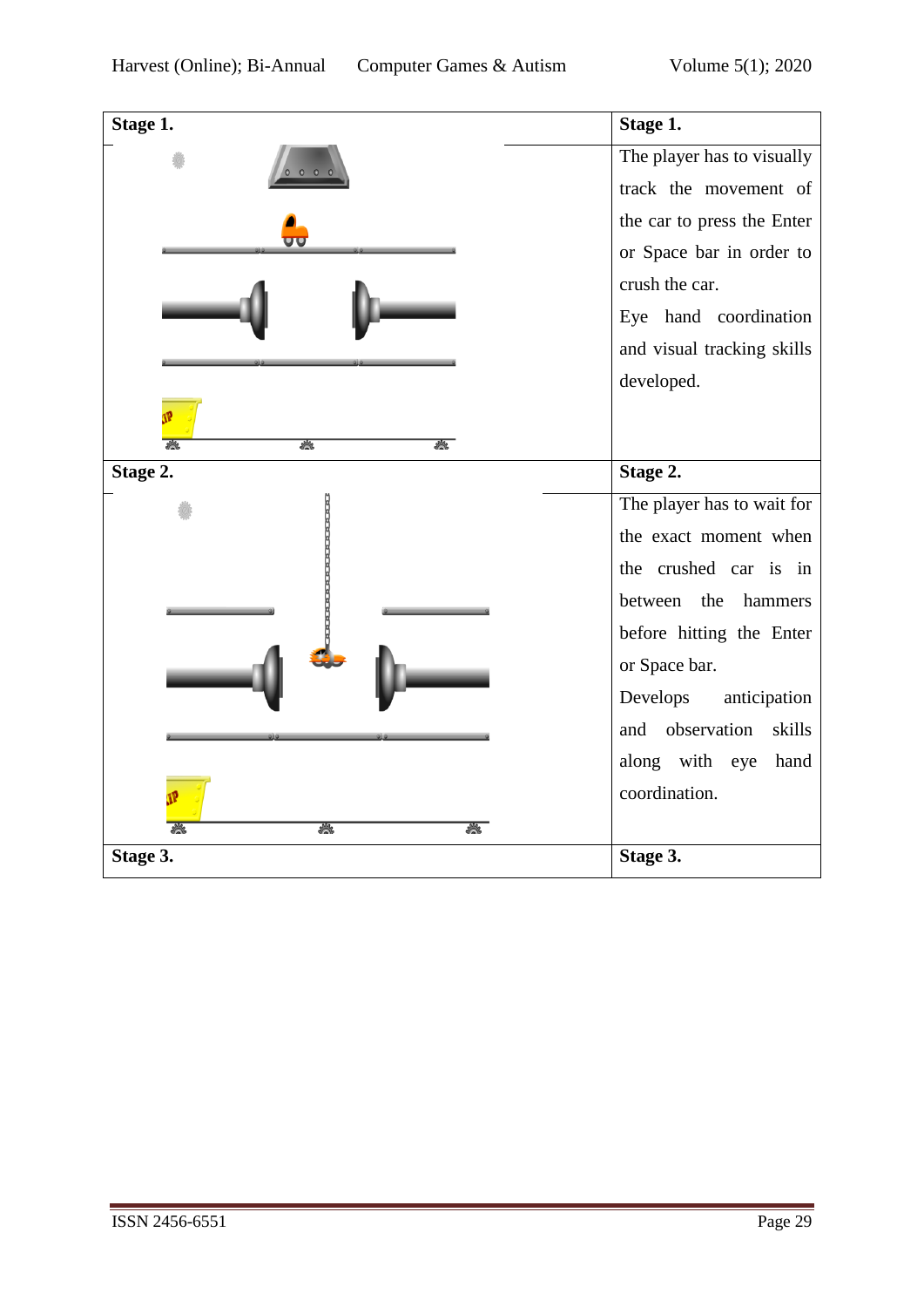

Fig.7. Different stages of the computer game 'Car Crusher' with the desired outcomes,

It must be noted that during the initial months the special educator had to teach step using physical prompts. Later the prompts became verbal, then gestural as the participant developed their skills at each stage. It was noted that all participants responded to the computer mediated intervention with varying pace. The games are designed in such a way that players cannot make errors. There was significant difference among the 10 participants with respect to developing skills. Even after 6 month intervention period the participants are at different levels.

As this intervention is a computer game the participants look forward to the sessions. They develop the skills while playing. These computer games are of the 'Cause and Effect Play' genre. This type of play teaches children that their actions have effects and gives them a sense of control in their play. Once they master these skills it becomes easier for them to use AAC devices, both high tech as well as low tech. They gain more confidence on their fingers and eyes. Scrolling, scanning, choosing on the AAC becomes easier.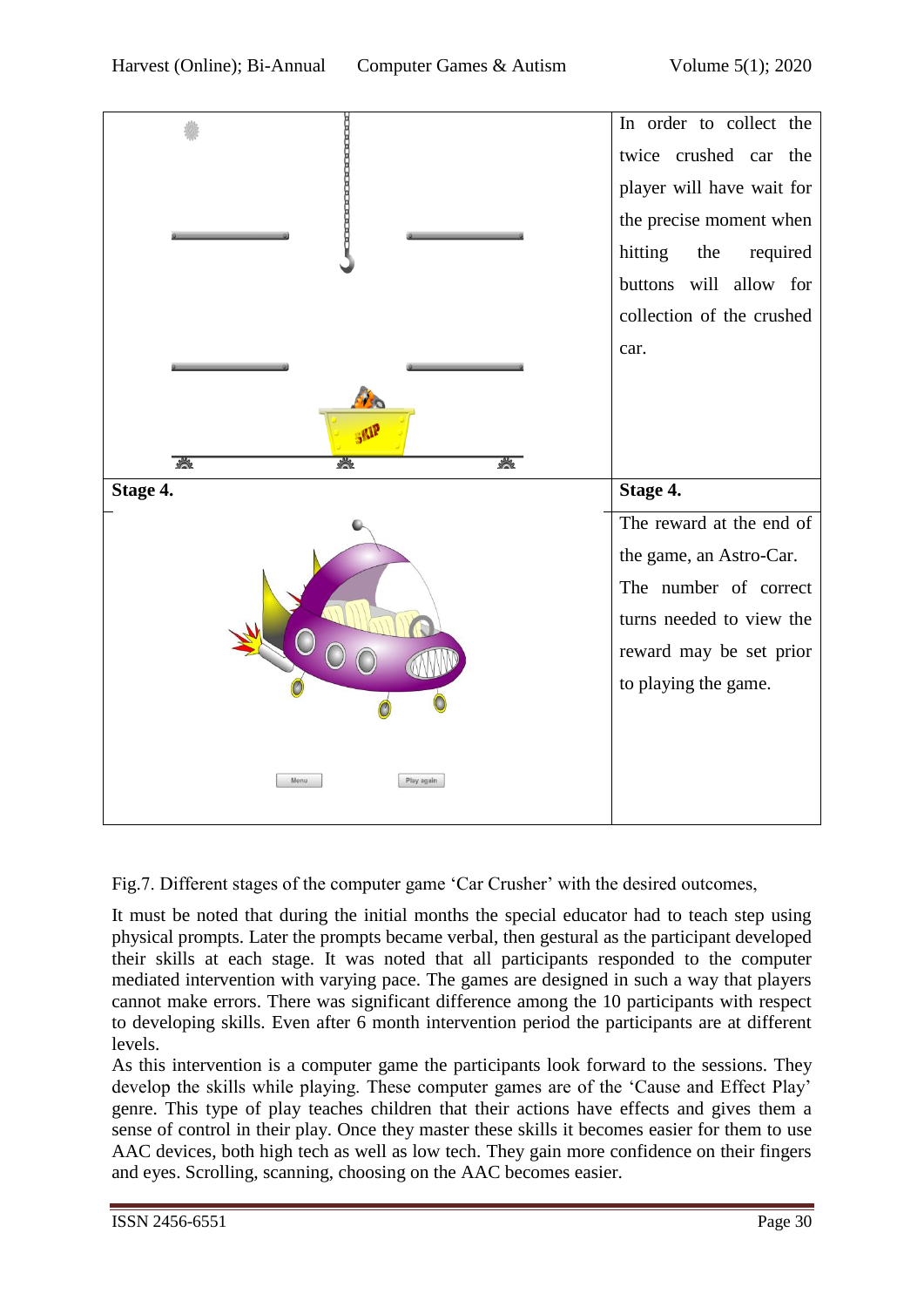More studies are needed to establish this relationship. Teresa Iacono, David Trembath, Shane Erickson have mentioned in their research paper in 2016 that any attempt to evaluate the role of AAC for children with autism and identify future avenues for its efficacious application requires consideration of research from across both AAC and autism fields [18].

Observed differences in play and joint attention skills among children with autism and neurotypical kids are well documented, and recent efforts to teach these skills have yielded positive results [19, 20]. Other complex aspects of play maybe taught using other computer games. It was observed that by using computer games most of the participants developed considerable computer operating skills. Even though the pace of learning differed among the participants it was apparent that all they enjoyed the computer mediated intervention sessions. Participants who played the computer game at home fared better. So consistency is the key to building up these skills.

### **Conclusion:**

Play is an important part of one's life. Yet many individuals with autism have difficulties in playing. Many are restricted to solitary play too. Limited communication is also frustrating for these individuals. The AACs are a boon for communication. But using the AAC, especially the high tech one requires some basic skills. Computer mediated intervention helps the individuals with ASD develop these skills and builds up their confidence levels. When the intervention is by using computer games the result is better. If the individual with autism plays the game regularly he/she hones her skills. Play gives a sense of joy so the individual with autism is happy too.

### **Conflicts of Interest**

The authors declare that there are no conflicts of interest regarding the publication of this work.

### **Acknowledgement**

The authors wish to thank all the individuals with autism who took part in this study. Thanks to all their families for supporting them and encouraging them to play the computer games at home. The authors would like to thank everyone at Shiny Learning for the free computer games. The corresponding author expresses her thanks to her son, Dipyaman Dey, an individual with autism, who introduced her to the intricate yet intriguing world with autism.

## **Reference**

- 1. Chen, S. H. A., & Bernard-Opitz, V. 1993. Comparison of Personal and Computer Assisted Instruction for Children with Autism. *Mental Retardation*, 31(6), 368-376.
- 2. American Psychiatric Association. 2013. *Diagnostic and Statistical Manual of Mental Disorders 5th Edition (DSM-5).* Washington, DC.
- 3. Abidoğlu, Ülkü Pişkin, Ertuğruloğlu, Oya and Büyükeğilmez, Niyal. 2017. Importance of Computer-Aided Education for Children with Autism Spectrum Disorder (ASD). *Eurasia Journal of Mathematics Science and Technology Education* ISSN: 1305-8223 (online) 1305-8215 (print), 13(8):4957-4964.
- 4. Hofmeister, A. M., & Friedman, S. G. 1986. The application of technology to the education of persons with severe disabilities. In R. Horner, L. Meyer, & H. Fredericks